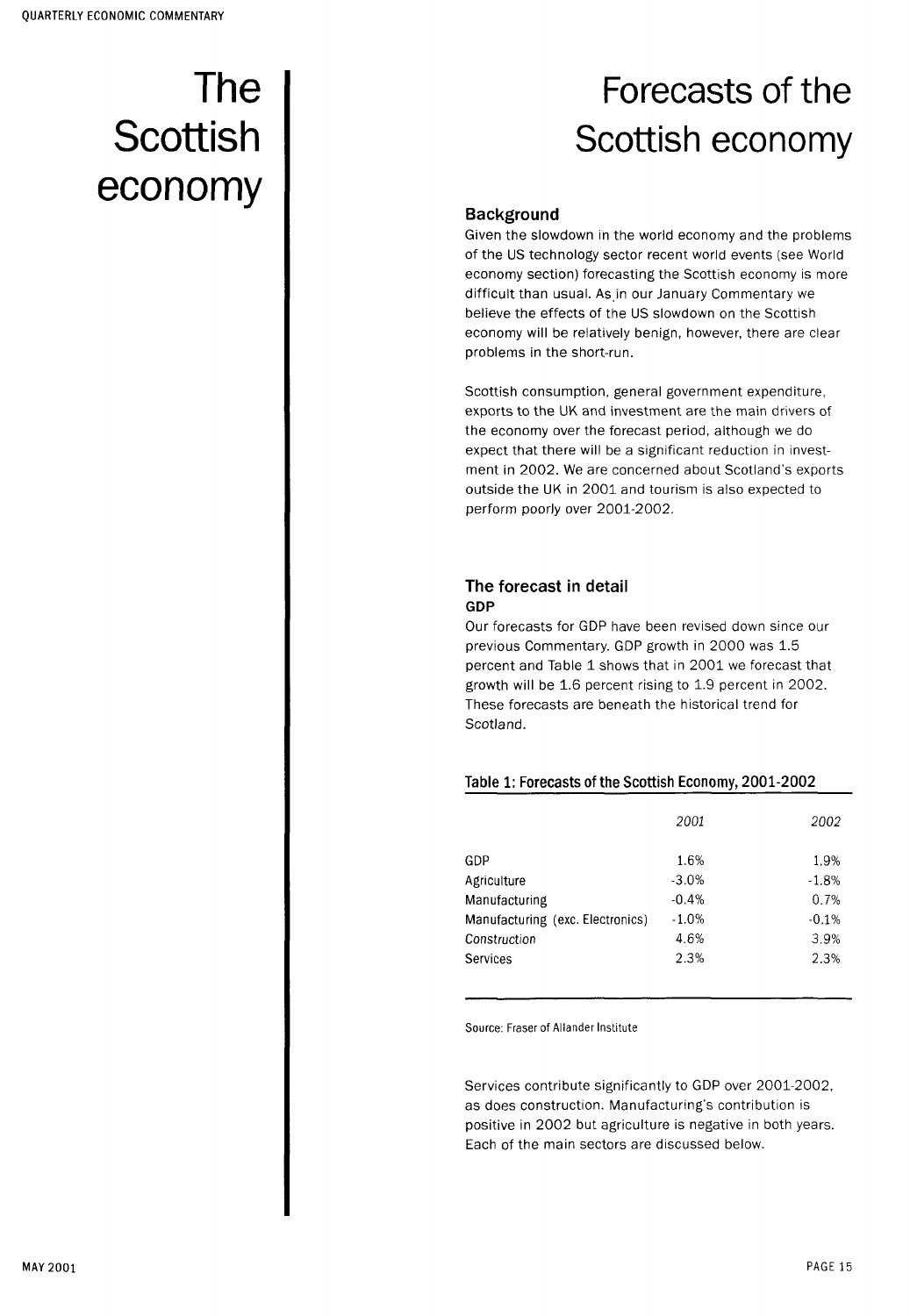#### **Output**

Output in the service sector is forecast to grow at 2.3 percent for both 2001 and 2002. Retail & wholesale, transport & communications, financial services and public services drive growth. A much weaker performance is expected in hotels & catering due to the relatively poor performance of tourism. Foot and mouth disease has impacted on both agriculture and tourism. Construction growth is forecast to be particularly strong in 2001-02 . This is due to the large number of public and private investment works already on stream and the proposed housing stock transfer.

Manufacturing output is forecast to fall by 0.4 percent in 2001, but grow by 0.7 percent in 2002. When electronics are excluded output falls in both 2001 and 2002, by 1.0 and 0.1 percent respectively. During 2001 most manufacturing sub-sectors are forecast to have negative growth with a slight improvement in 2002 . The slowdown in US Information, Communication & Technology (ICT) has had a significant impact on the Scottish electronics sector. For a sector with historically high growth rates forecast growth is only 0.8 percent in 2001 and 2.2 percent in 2002. Our view is that this will be a relatively short-term problem and that by 2003 the sector will have recovered significantly. The events are also reflected in our employment forecasts that are presented in Table 2.

#### Table 2: Forecasts of Scottish employment and net employment change, 2001-2002

|                         | 2001                    | 2002                   |
|-------------------------|-------------------------|------------------------|
| <b>Total Employment</b> | 2 032 300<br>$(-5,000)$ | 2,042,700<br>(10, 400) |
| Agriculture             | 37,500<br>$(-3,000)$    | 35,900<br>$(-1,500)$   |
| Manufacturing           | 279,300<br>$(-11,800)$  | 274,500<br>$(-4,800)$  |
| Construction            | 124,500<br>(5,000)      | 128,800<br>(4,200)     |
| Services                | 1,549,800<br>(5,800)    | 1,563,000<br>(13,100)  |

Source: Fraser of Allander Institute; net change in parentheses

#### **Employment**

We forecast employment to be 2,032,300 in 2001 and 2,042,700 in 2002. The net change for 2001 is forecast to be a fall of 5,000 and in the following year a gain of 10,400 . Agricultural employment is forecast to decline by 3,000 in 2001 to 37,500 and by a further 1,500 in 2002.

Construction employment is forecast to rise by 5,000 in 2001 and by 4,200 in 2002 giving employment of 128,800 in that sector.

Manufacturing employment is forecast to be 279,300 in  $2001$  (a decrease of  $11,800$ ) while in  $2002$  employment is forecast to be 274,500 (down 4,800). Electronics is forecast to lose 4,500 jobs in 2001 and is only expected to gain 500 jobs in 2002. The slowdown in the US ICT sector is forecast to have a severe impact on employment growth. Food & tobacco, paper, printing & publishing, metals, mechanical engineering, transport equipment and other manufacturing are all sub-sectors that have a relatively poorer performance over the forecast horizon.

Service sector employment is forecast to rise to 1,549,800 (up 5,800) in 2001 and to be 1,563,000 (an increase of 13,100) in 2002 . Public services in both years provide the majority of these jobs. Retail & wholesale are forecast to have a small decrease in employment over 2001-02 due to productivity improvements while hotel & catering are forecast to lose a considerable number of jobs, particularly in 2001. Our employment forecast has several impacts on the labour market, the most important being on unemployment.

#### **Unemployment**

Our forecasts for unemployment are presented in Table 3. Our forecasts of unemployment for 2000 in the last Commentary were very close to the actual outturn. Claimant Count was forecast to be 4.9 percent and the out turn was 4.7 percent, while ILO unemployment was forecast to be 7.3 percent and the out turn was 7.0 percent. We have revised up our forecast of Claimant Count for 2001 slightly. For Claimant Count we forecast 106,100 (4.7%) in 2001 and 102,100 (4.5%) in 2002. ILO unemployment is forecast to be 171,400 (6.7%) in 2001 and for 2002 to be 162,400 (6.4%). We believe that unemployment will continue to fall, albeit gradually.

#### Table 3: Forecasts of Scottish unemployment, 2001-2002

| 28,800  |                  | 2001    | 2002    |
|---------|------------------|---------|---------|
| (4,200) | ILO Unemployment |         |         |
| 63,000  | Level            | 171,400 | 162,400 |
| 13,100) | Rate             | 6.7%    | 6.4%    |
|         | Claimant Count   |         |         |
|         | Level            | 106,100 | 102,100 |
|         | Rate             | 4.7%    | 4.5%    |
|         |                  |         |         |

Source: Fraser of Allander Institute